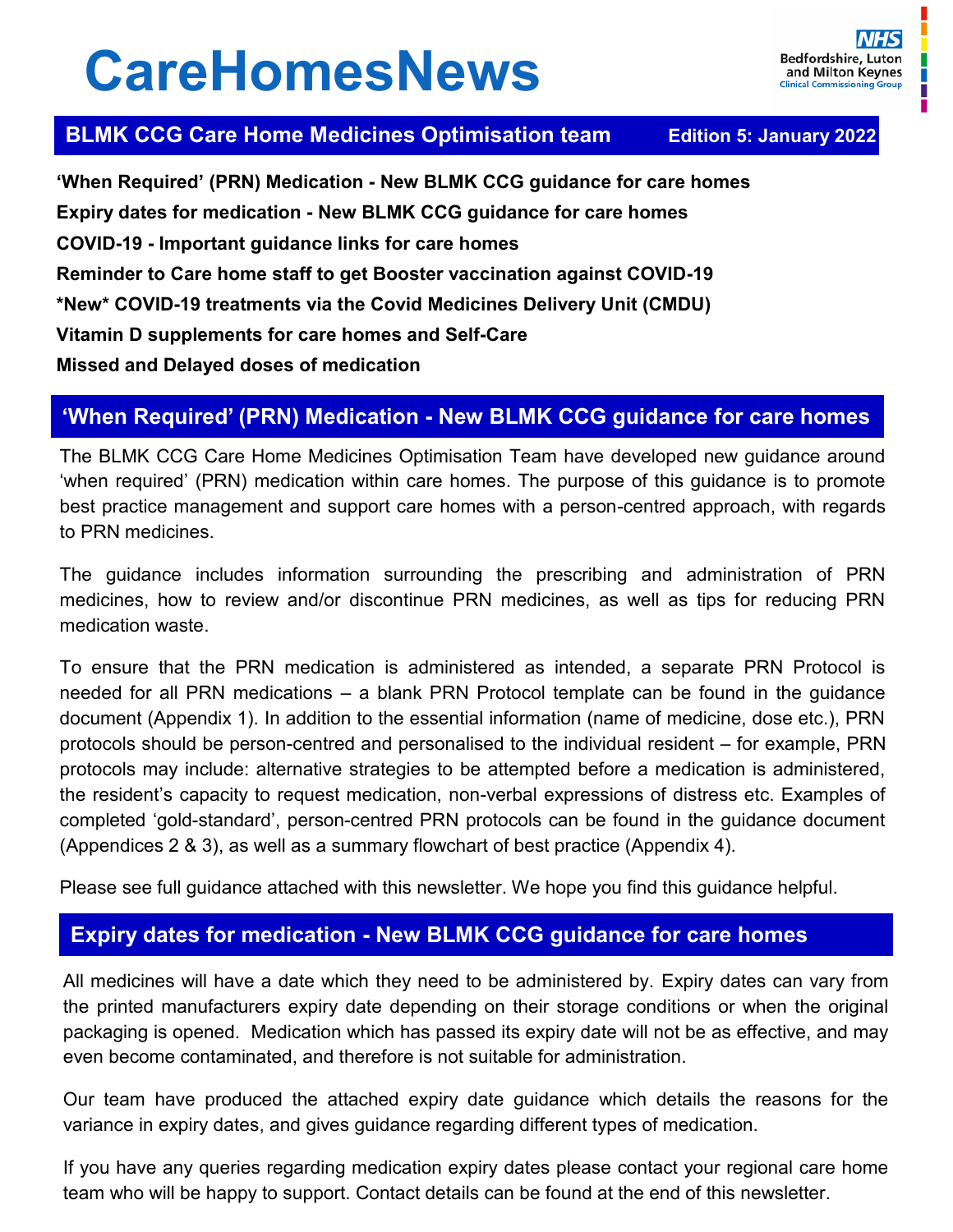## **COVID-19 - Important guidance links for care homes**

During these challenging times we are conscious that guidance is constantly changing and you may be receiving a lot of information from various sources. For this reason we have produced links (below) to a few of the key guidance documents:

**Coronovirus (COVID-[19\): admission and care of people in a care homes](https://www.gov.uk/government/publications/coronavirus-covid-19-admission-and-care-of-people-in-care-homes) British Geriatric Society – [Guidance on managing the Covid](https://www.bgs.org.uk/resources/covid-19-managing-the-covid-19-pandemic-in-care-homes)-19 pandemic in care homes COVID-[19: infection prevention and control \(IPC\)](https://www.gov.uk/government/publications/wuhan-novel-coronavirus-infection-prevention-and-control) [Coronavirus \(COVID](https://www.gov.uk/guidance/coronavirus-covid-19-getting-tested)-19): getting tested COVID-[19: how to work safely in care homes](https://www.gov.uk/government/publications/covid-19-how-to-work-safely-in-care-homes) Coronavirus (COVID-[19\): adult social care action plan](https://www.gov.uk/government/publications/coronavirus-covid-19-adult-social-care-action-plan) COVID-[19 vaccination: guide for adults](https://www.gov.uk/government/publications/covid-19-vaccination-guide-for-older-adults) [Safeguarding adults in care homes –](https://www.nice.org.uk/guidance/ng189) NICE Guidance DHSC COVID-[19 vaccination of people working or deployed in care homes: operational](https://www.gov.uk/government/publications/vaccination-of-people-working-or-deployed-in-care-homes-operational-guidance/coronavirus-covid-19-vaccination-of-people-working-or-deployed-in-care-homes-operational-guidance)  [guidance](https://www.gov.uk/government/publications/vaccination-of-people-working-or-deployed-in-care-homes-operational-guidance/coronavirus-covid-19-vaccination-of-people-working-or-deployed-in-care-homes-operational-guidance)**

## **Reminder to Care Home staff to get booster vaccination against COVID-19**

A booster dose of coronavirus vaccine (COVID-19) helps to improve the protection you have from the first 2 doses of the vaccine. It helps give you longer term protection against getting seriously ill from COVID- 19 and minimises chances of spreading it.

#### **Walk-in vaccination sites for booster doses:**

As long as you have proof that it has been at least three months (91 days) since your second vaccine, you can now walk into a number of locations across BLMK to get your COVID-19 booster vaccination, with no appointment needed.

**To find out where you can get your booster go to [BLMK Vaccination Sites –](https://www.blmkccg.nhs.uk/covid-19/blmk-vaccination-sites/) BLMK CCG** For walk-in facilities click here **Drop-[in Sessions –](https://www.blmkccg.nhs.uk/covid-19/drop-in-covid-19-vaccination-sessions-available/) BLMK CCG**

Booster doses are currently not mandatory; however this may change and managers are strongly advised to encourage staff to take up booster vaccines if eligible. A provision for booster vaccines may be added to the regulations in the future. For further information about the NHS booster programme, please visit:

[https://www.nhs.uk/conditions/coronavirus](https://www.nhs.uk/conditions/coronavirus-covid-19/coronavirus-vaccination/coronavirus-booster-vaccine/)-covid-19/coronavirus-vaccination/coronavirus-booster[vaccine/](https://www.nhs.uk/conditions/coronavirus-covid-19/coronavirus-vaccination/coronavirus-booster-vaccine/)

## **\*New\* COVID-19 treatments via the Covid Medicines Delivery Unit (CMDU)**

You may have seen or read in the news that on 16<sup>th</sup> December 2021, the NHS began offering new intravenous (IV) antibody treatment **Sotrovimab (Xevudy® )** and oral antiviral treatment **Molnupiravir (Lagevrio® )** to people with coronavirus (COVID-19):

- whom have a positive PCR test within 5 days AND
- their symptom onset is within 5 days AND
- they fall within the highest risk group [click here to see appendix 1 for high risk group criteria](https://www.england.nhs.uk/coronavirus/wp-content/uploads/sites/52/2021/09/C1529-interim-clinical-comm-policy-neutralising-monoclonal-antibodies-and-intravenous-antivirals.pdf)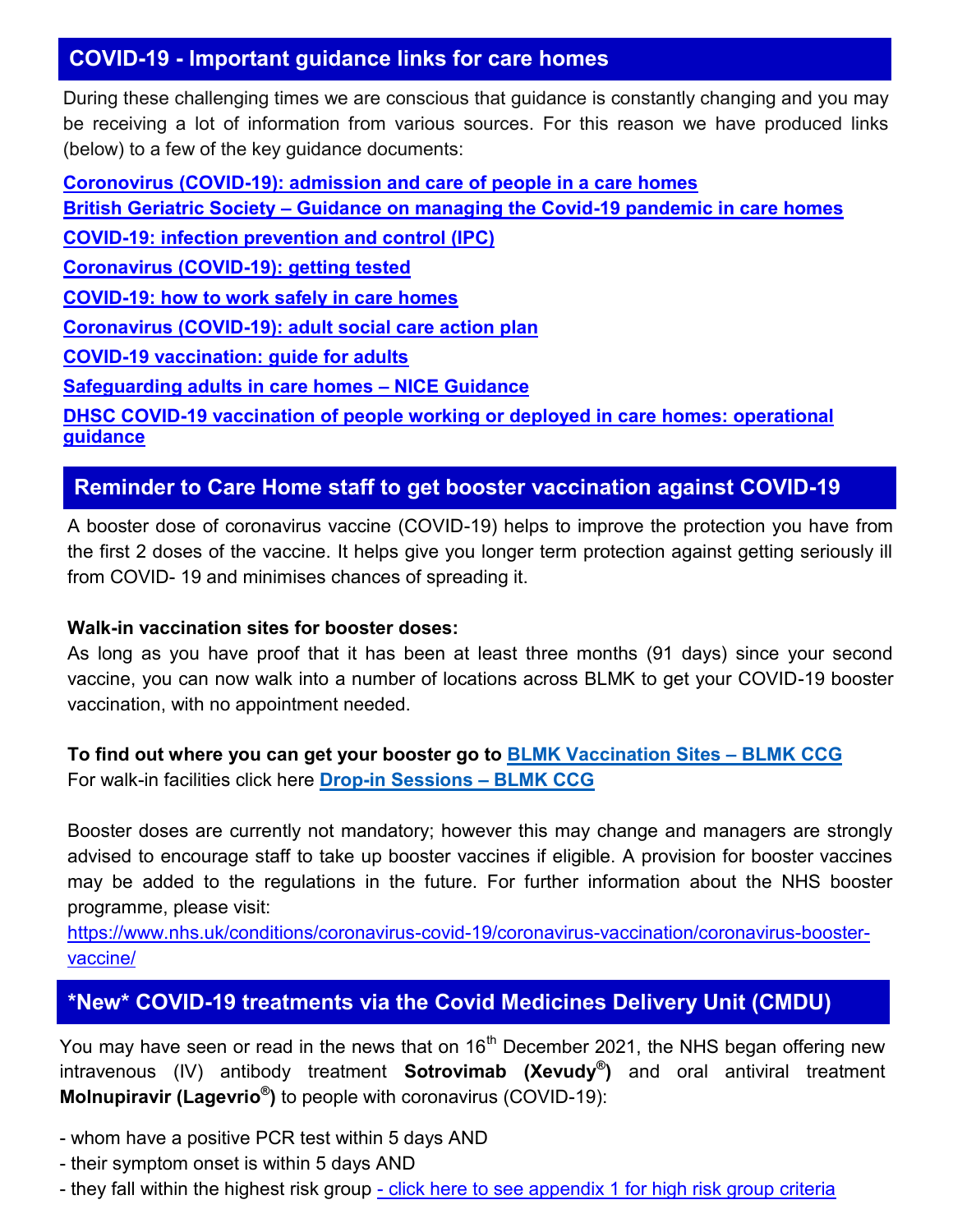#### **Treatment is not clinically indicated for**:

- individuals who requires hospitalisation or there is a new need for supplemental oxygen
- individuals weighing less than 40kg
- individuals clinically improving or those who are asymptomatic

#### **What is the process?**

Some of your care home residents who may be eligible may have already received information on these new treatments via a National letter and an Email/SMS/text.

A member of the local CMDU triage team will make contact (via phone) usually within 24 hours of the PCR positive result, to discuss some questions and to establish whether the resident meets the eligibility criteria and if so, which treatment would be most appropriate to offer.

This discussion can take place with the resident by phone if they have capacity. If the resident does not have capacity, then a best interests decision about their medical history and consent may be discussed with a senior member of staff. Care home staff may also wish to notify any NOK or LPOA (if in place) of the potential treatment when they have received the initial letter. Care home staff should inform the triage team member if NOK or LPOA should be contacted separately to discuss treatment.

#### **What are treatment arrangements?**

**Sotrovimab** is given by Intravenous infusion (IV) infusion (drip in the arm) and this would require admission to the CMDU clinic at either a Bedford Hospital or Milton Keynes Hospital at the designated clinic time (between 5-8pm).

**Please note:** the visit may take up to 2.5 hours, but this would be a 'one-off' treatment. You will be provided with further instructions following the initial phone call.

**Molnupiravir** are available as capsules to be swallowed, and the dose is 4 (200mg) capsules twice a day for 5 days.

**Please note:** the capsules are large in size and should not be opened, crushed, chewed or administered with food etc. If there is any likelihood that the individual won't be able to take the capsules, Molnupiravir would not be prescribed, and a record would be made that the patient is not suitable for any treatment. The Specialist Pharmacists Service (SPS) are in discussion with the manufacturer about the option of dissolving the whole capsule in water prior to administration, but local tests are ongoing and nothing yet has been confirmed on whether this can be done.

The hospital pharmacy will arrange for the medicine to be delivered to the care home or it may be collected by someone, as long as they do not have COVID-19. The capsules would need to be hand-written on to the residents MAR chart and counter signed by a second person.

For further information on each treatment please see links to patient information leaflets: [sotrovimab](https://www.gov.uk/government/publications/regulatory-approval-of-xevudy-sotrovimab/patient-information-leaflet-for-xevudy) and [molnupiravir](https://www.gov.uk/government/publications/regulatory-approval-of-lagevrio-molnupiravir/patient-information-leaflet-for-lagevrio)

**If you have any queries regarding the above treatments please contact the triage team via the email:** [blmkccg.cmdu@nhs.net](mailto:blmkccg.cmdu@nhs.net)

**Reference used:** [https://www.nhs.uk/conditions/coronavirus](https://www.nhs.uk/conditions/coronavirus-covid-19/treatments-for-coronavirus/)-covid-19/treatments-for-coronavirus/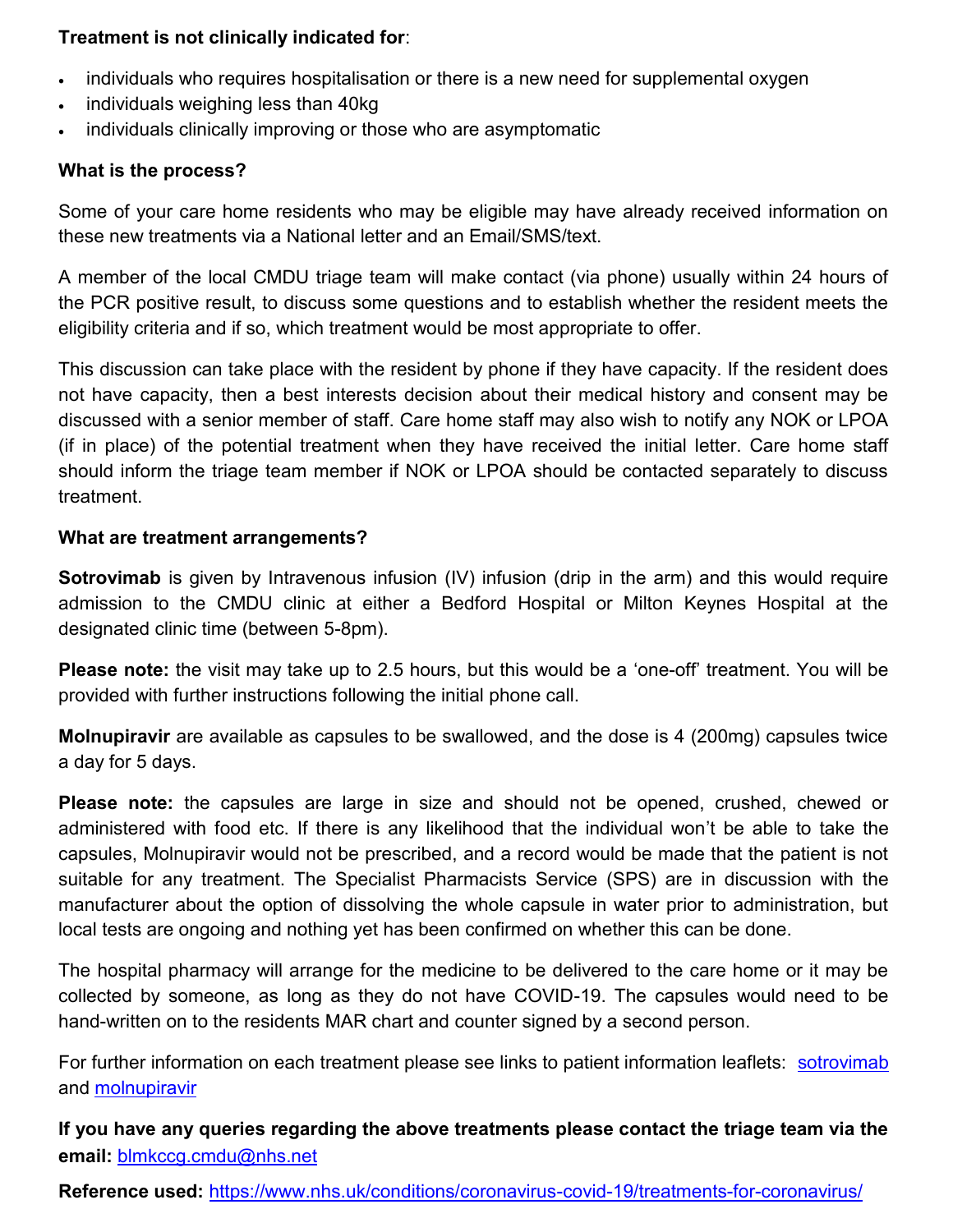### **Vitamin D supplements for care home residents and Self-Care**

You may recall in early 2021 the Department of Health and Social Care (DHSC) provided care home residents with 4 months free supply of Vitamin D supplements. This was a 'one-off' supply of a daily supplement to help support with general health, in particular bone and muscle health. Too little Vitamin D can lead to bone pain and muscle weakness, which may also increase the risk of falls in older people.

Vitamin D is created by the body from direct sunlight on the skin when outdoors, so most people should be able to get the vitamin D they need from around late March, early April to the end of September. However, during autumn and winter months we cannot make sufficient vitamin D from sunlight and therefore everyone is advised to take a **10microgram (400 international units or iu)** supplement of vitamin D every day. Vitamin D is also found in a small number of foods such as oily fish and liver, and some fortified foods such as fat spreads and breakfast cereals, however it is difficult to get enough vitamin D from food alone.

Some adults are advised to take a daily vitamin D supplement through out the whole year if they cannot manage to be outdoors often enough. This would apply to those that are frail, housebound or **living in a care home setting**.

CQC have produced guidance for providers entitled **'[Vitamin D supplements –](https://www.cqc.org.uk/guidance-providers/adult-social-care/vitamin-d-supplements-supporting-people-who-receive-adult) supporting [people who receive adult social care](https://www.cqc.org.uk/guidance-providers/adult-social-care/vitamin-d-supplements-supporting-people-who-receive-adult)'.** This confirms that providers must make sure that people have enough to eat and drink to meet their nutrition and hydration needs. This includes support to take nutritional supplements. Some people may be prescribed vitamin D to treat a deficiency or in combination with calcium (e.g., TheiCal D3 $^\circ$  or Adcal D3 $^\circ$ ) to treat osteoporosis.

However, daily maintenance doses of Vitamin D at 10micrograms (400iu) as mentioned above (also being suggested by Public Health England) can be purchased **'over the counter' (OTC)** as a self-care item.

In our last newsletter (October 2021 edition) we included information on the recently launched **Self-Care Toolkit for care homes**. This could be used as a guide to support your residents who wish to purchase a Vitamin D supplement to take daily. This toolkit explains the process and responsibilities of those involved in the self-care process. It is important that any supplements purchased OTC by residents are checked as being safe to use by an appropriate healthcare professional.

If you have any questions or concerns regarding the above, please contact the relevant care home team for your area. Contact details can be found at the end of this newsletter.

#### **References used:**

DHSC - Vitamin D and care homes guidance: **[https://www.gov.uk/government/publications/](https://www.gov.uk/government/publications/vitamin-d-for-vulnerable-groups/vitamin-d-and-care-homes-guidance) vitamin-d-for-vulnerable-[groups/vitamin](https://www.gov.uk/government/publications/vitamin-d-for-vulnerable-groups/vitamin-d-and-care-homes-guidance)-d-and-care-homes-guidance**

**Vitamin D supplements - [supporting people who receive adult social care | Care Quality](https://www.cqc.org.uk/guidance-providers/adult-social-care/vitamin-d-supplements-supporting-people-who-receive-adult)  [Commission \(cqc.org.uk\)](https://www.cqc.org.uk/guidance-providers/adult-social-care/vitamin-d-supplements-supporting-people-who-receive-adult)**